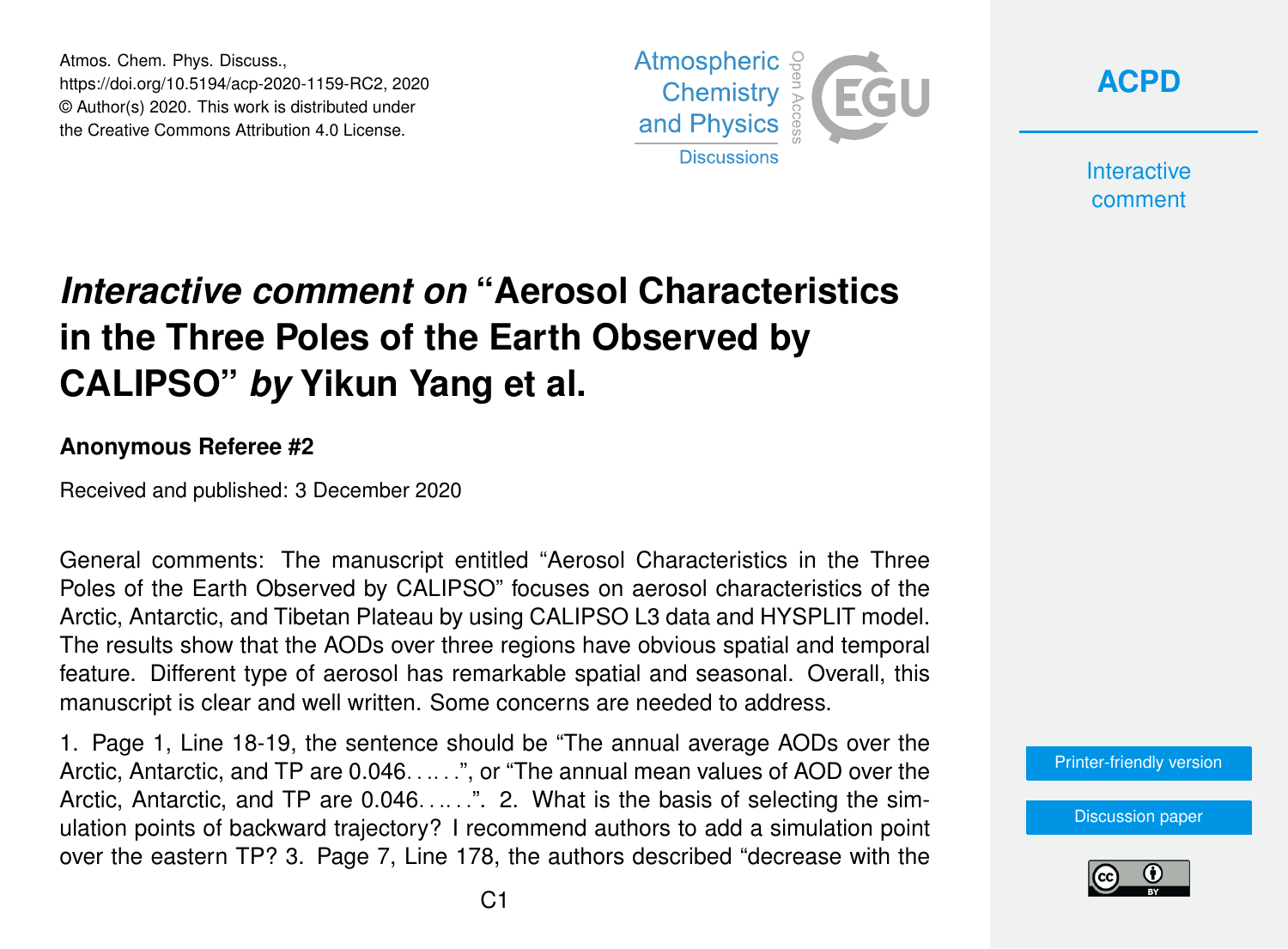increase of latitude in any season", however, Figure 2e shows some areas with high AODs at high latitudes of Antarctic in spring. 4. Page 7, Line 190, "high aerosol concentrations in the Arctic and Antarctic mainly occur in winter and spring", The aerosol concentration of Arctic should be higher in late fall to early spring, not just winter and spring (Figure 3). 5. Page 7, Line 174, "the AOD averaged between Jun 2006 and Dec 2019"; Page 7, Line 187, "the monthly variations of multi-year (June 2016 - December 2019) average AODs"; Page 8, Lines 207-208, "the monthly AODs along with their standard deviations from June 2007 to December 2019". Why not use the AOD data for same period? 6. Page 8, Lines 219-221, "First, there are anthropogenic emission sources over the TP region. Second, the TP is located in Central Asia surrounded by highly polluted areas, which is easily affected by external aerosol transport". The corresponding evidence or reference is needed. 7. Page 8, Lines 219-221, "the wind speed in winter half-year in the Arctic region is higher than that in summer half-year". However, in Lines 199-200, "On the other hand, stable atmospheric status with less precipitation occurs in the Arctic winter". What is the real situation? It needs a verified evidence from satellite or reanalysis data. 8. Page 11, Line 287, "due to the northerly jet over the TP carrying dust aerosols to the internal TP". Generally, there is westerly jet over TP. Please explain the existence of "the northerly jet over the TP. 9. Page 11, Lines 287-288, "In autumn and winter, the emission of anthropogenic aerosol increases". Lines 290-291, "the increase of biomass combustion". Some evidences or references are needed . 10. Page 11, Lines 309-310, "while in the near-ground area (altitude < 2 km), dust and polluted dust have a larger extinction coefficient". However, there is a high value of the dust extinction coefficient above 9 km in Arctic in winter (Figure 6j), what is the possible reason? 11. Page 12, Lines 316-318, "the extinction coefficient of dust and elevated smoke increases significantly above 5 km, and the polluted dust aerosols have large extinction coefficients under 5 km". Why do the dust and polluted dust occur at different altitudes? 12. Page 12, Lines 320-321, "From the perspective of seasonal variation, the vertical distribution of dust-related aerosol extinction coefficient is larger in spring (c) and summer (f) than in autumn (i) and winter

## **[ACPD](https://acp.copernicus.org/preprints/)**

**Interactive** comment

[Printer-friendly version](https://acp.copernicus.org/preprints/acp-2020-1159/acp-2020-1159-RC2-print.pdf)

[Discussion paper](https://acp.copernicus.org/preprints/acp-2020-1159)